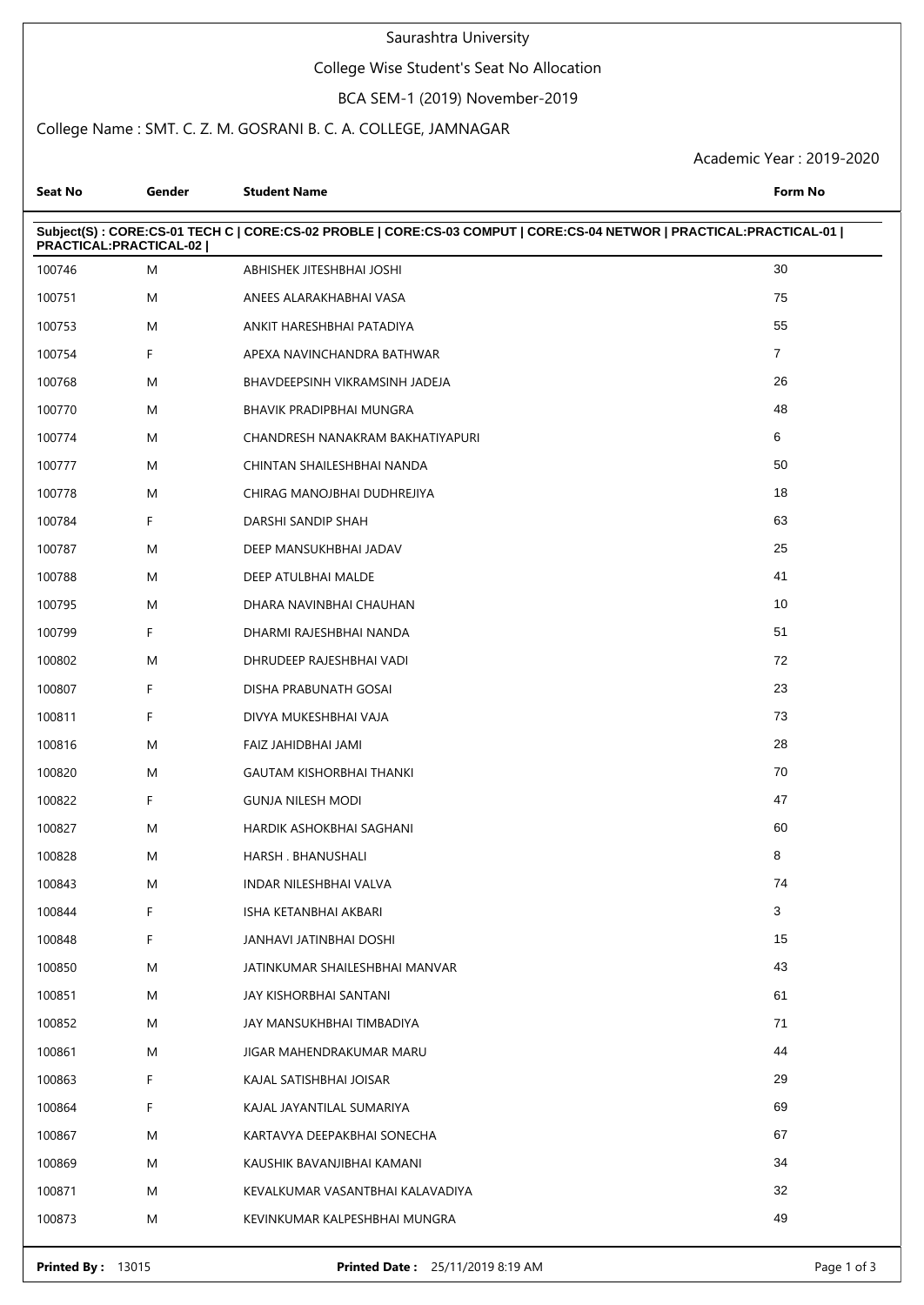#### Saurashtra University

### College Wise Student's Seat No Allocation

#### BCA SEM-1 (2019) November-2019

### College Name : SMT. C. Z. M. GOSRANI B. C. A. COLLEGE, JAMNAGAR

Academic Year : 2019-2020

| <b>Seat No</b> | Gender | <b>Student Name</b>               | Form No      |
|----------------|--------|-----------------------------------|--------------|
| 100875         | F.     | KHUSHBOO JAGDISH CHANGLANI        | 9            |
| 100881         | M      | KISHORBHAI. PARTH                 | 54           |
| 100885         | M      | KRUNAL CHANDRAKANTBHAI PANDYA     | 53           |
| 100886         | M      | KUMAR . RAVI                      | 58           |
| 100893         | F.     | MANSI BHAVESH KANAKHARA           | 36           |
| 100895         | F.     | MANSIKUMARI MAHESHKUMAR GODHAM    | 77           |
| 100899         | M      | MILAN ROHITBHAI GANDHI            | 20           |
| 100901         | F.     | MINAL BHARATBHAI MARU             | 45           |
| 100905         | M      | MITESH DEVANANDBHAI DANGAR        | 13           |
| 100909         | F.     | NANDINI ANIL NANDA                | 52           |
| 100911         | M      | NEEL JAYESHBHAI VEKARIYA          | 76           |
| 100912         | M      | NEET KALPESHBHAI KALOLA           | 33           |
| 100915         | M      | NEVILKUMAR ASHOKKUMAR CHOVATIYA   | 12           |
| 100918         | M      | NIRAV KIRITKUMAR ACHARYA          | $\mathbf{1}$ |
| 100919         | F.     | NISHA BHARATKUMAR KACHHATIYA      | 31           |
| 100921         | F.     | PALAK HARISH MANGE                | 42           |
| 100925         | F.     | PAYALBEN DHARMENDRABHAI DHARAVIYA | 14           |
| 100929         | F.     | PRAGATI HIRDYANARAYAN DUBEY       | 16           |
| 100930         | M      | PRASHAR . ROHAN                   | 59           |
| 100940         | M      | PRUTHVISINH VIKRAMSINH JADEJA     | 27           |
| 100944         | M      | RAJ JAYESH RANGANI                | 57           |
| 100947         | M      | RAM JAYESHBHAI DUDHAIYA           | 17           |
| 100948         | M      | RAVI PRAVINBHAI KANAJARIYA        | 35           |
| 100951         | F      | RINAL MANSUKHBHAI GADHIA          | 19           |
| 100952         | F      | RIYA DEEPAKKUMAR CHAUHAN          | 11           |
| 100953         | F.     | RIYA GUNVANTPARI GOSWAMI          | 24           |
| 100954         | M      | ROHIT MUKESHBHAI LALWANI          | 40           |
| 100956         | M      | RUDRESH BALKRISHNA AJUDIYA        | 2            |
| 100958         | F      | RUTVI MANOJ LAKHANI               | 39           |
| 100960         | M      | SACHIN KANTIBHAI SUDANI           | 68           |
| 100961         | M      | SANDEEP SHIVCHARAN MEENA          | 46           |
| 100966         | M      | SHASHIKUMAR HITESHKUMAR SHARMA    | 64           |
| 100973         | M      | SINGH RAMENDRA SINGH ATUL         | 5            |
| 100975         | F.     | SNEHA KAMLESHBHAI KANSARA         | 37           |
| 100976         | M      | SOHAM KAMLESH SOMAIYA             | 65           |
| 100979         | F.     | SONI BHARATBHAI RAI               | 56           |
| 100989         | M      | VAIBHAV HASMUKH KODINARIYA        | 38           |

**Printed By :** 13015 **Printed Date :** 25/11/2019 8:19 AM **Page 2 of 3** Page 2 of 3